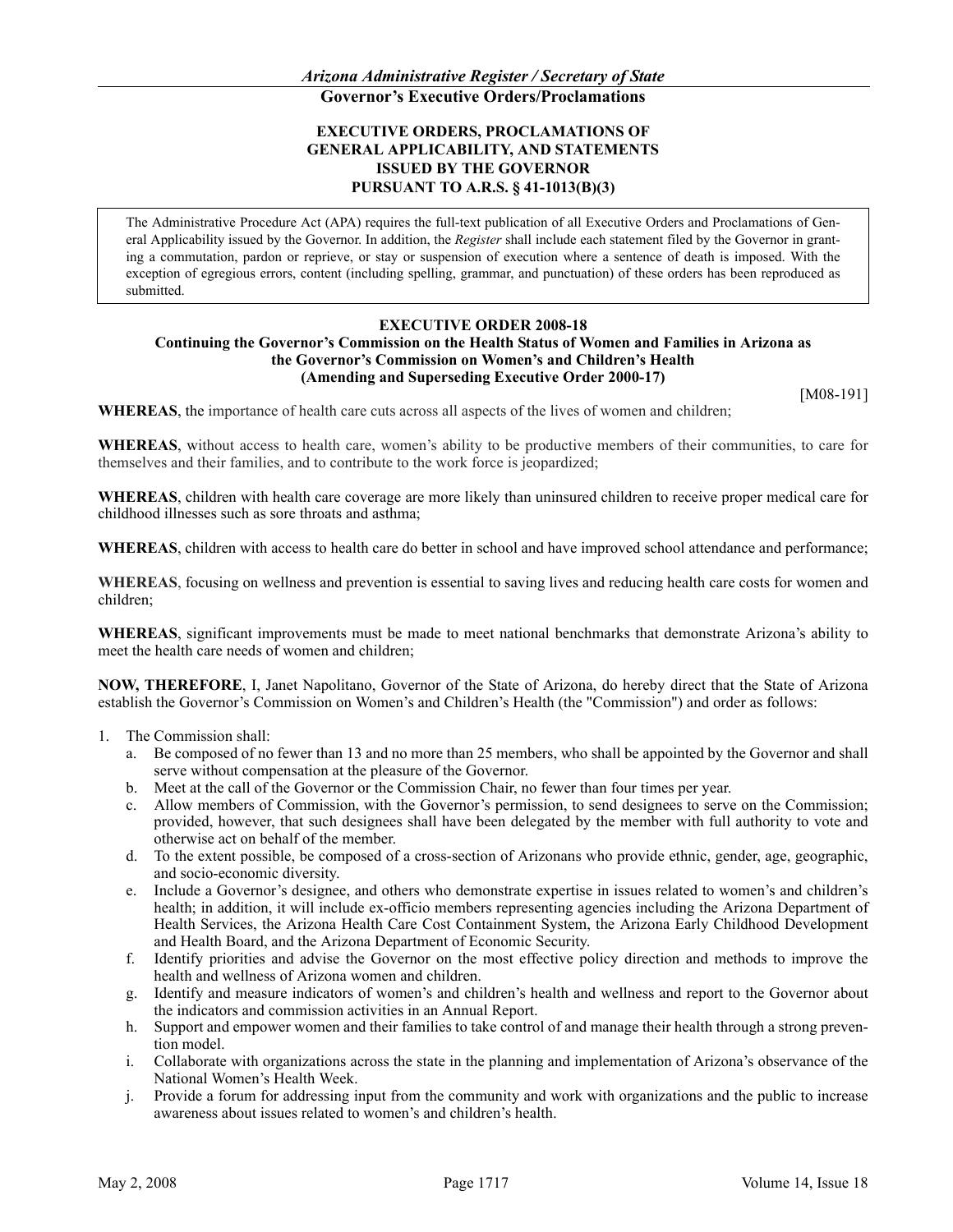# *Arizona Administrative Register / Secretary of State* **Governor's Executive Orders/Proclamations**

The Commission may establish workgroups or ad hoc committees at the discretion of the Chair to work on focus areas identified by the Commission. The established workgroups or committees may include members of the community not serving on the Commission. The Chair may recommend community members, but they must be approved by, and serve at the pleasure of the Governor in order to serve.

Members not attending or sending a designee to more than two meetings in a calendar year, unless extenuating circumstances have been demonstrated, will be removed from the Commission.

This Commission supersedes the Governor's Commission on the Health Status of Women and Families in Arizona.

The Commission shall sunset on December 31, 2011, unless extended by future Executive Order.

**IN WITNESS WHEREOF**, I have hereunto set my hand and caused to be affixed the Great Seal of the State of Arizona

# **Janet Napolitano G O V E R N O R**

**DONE** at the Capitol in Phoenix on this 9th day of April in the year of Our Lord Two Thousand and Eight and of the Independence of the United States of America the Two Hundred and Thirty-second.

#### **ATTEST:**

#### **Janice K. Brewer Secretary of State**

## **EXECUTIVE ORDER 2008-19 April Designated As Water Awareness Month**

[M08-176]

**WHEREAS,** water is one of Arizona's most vital and precious resources; and

**WHEREAS,** Arizona is an arid state, water is scarce and population growth continues to increase our demand for water; and

**WHEREAS,** Arizona has few remaining perennially flowing rivers and is committed to protecting those that do remain, such as the San Pedro River, the Verde River, Fossil Creek, Oak Creek, the Little Colorado River, the Santa Maria River, the Bill Williams River, and Cienega Creek; and

**WHEREAS,** all citizens of Arizona and visitors should use water more efficiently; practicing a low water-use lifestyle is a way each individual and business can help ensure a long-term, sufficient water supply; and

**WHEREAS,** creating a culture of conservation will greatly reduce the impact of drought on our natural resources, economy, and quality of life; and

**WHEREAS,** water education is a cornerstone to any comprehensive water conservation program, and greater awareness of water issues can be gained through community education, action and celebration;

**NOW, THEREFORE** I, Governor Janet Napolitano, Governor of the State of Arizona, by virtue of the authority vested in me by the Constitution and laws of this State, do hereby designate April as Water Awareness Month and order as follows:

- 1. The Arizona Department of Water Resources to:
	- A. Work with cities and towns to provide them with the tools and resources necessary to give communities the ability to implement strong, effective water conservation programs;
	- B. Develop a water conservation toolkit, including resources to reduce exterior water use in landscaped areas, for communities to assist them in building strong, effective conservation programs;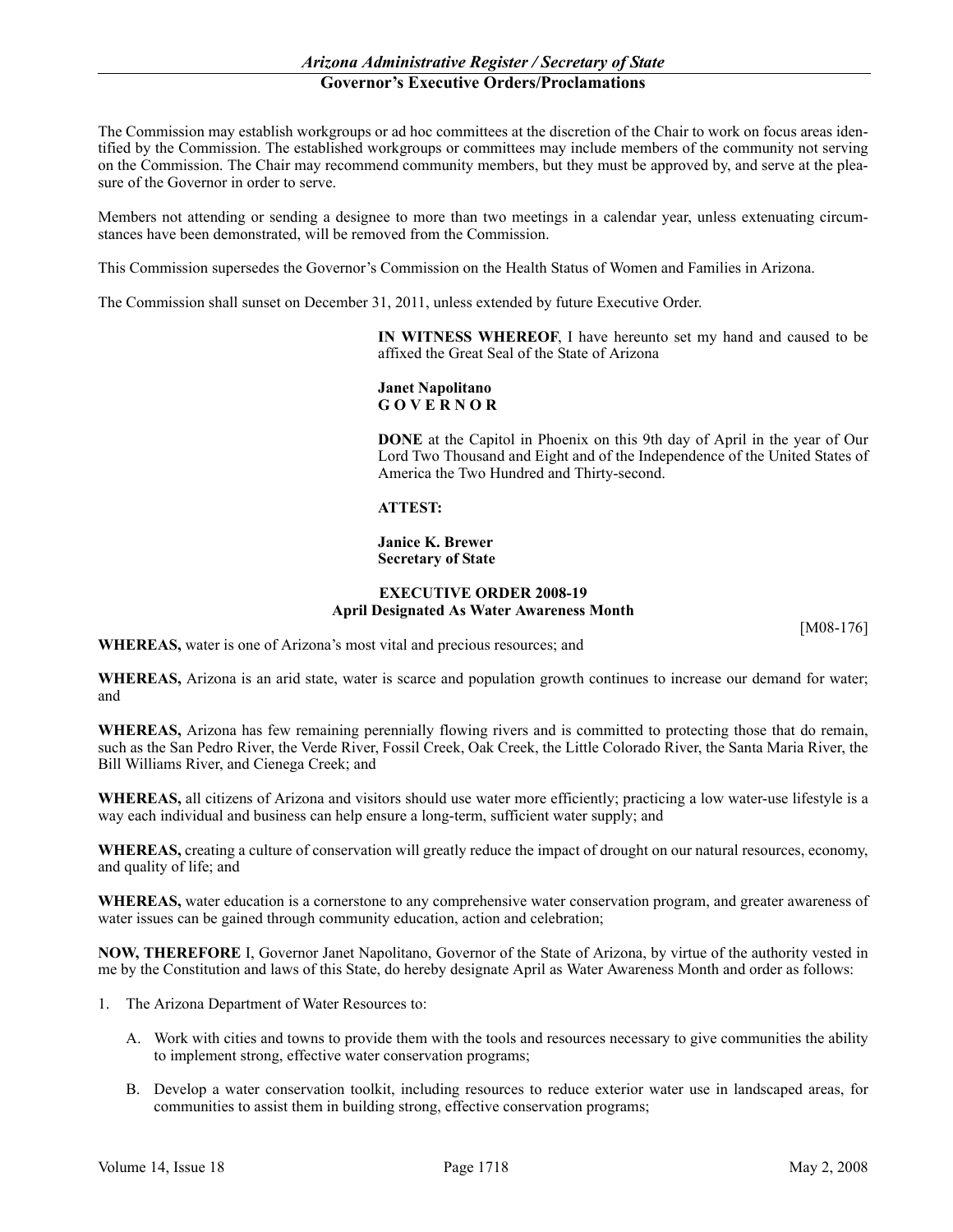- C. Create a water wise community certification program in an effort to promote greater awareness of water issues through education, action and celebration.
- 2. Call upon citizens and businesses throughout Arizona to become more aware of their water-use habits and determine where they can reasonably reduce their water use;
- 3. Encourage all towns and cities to put into place programs that promote education, action and celebration of water as an essential resource in our lives and economy;
- 4. Call upon local and state governments and federal agencies to increase water conservation public awareness programs.

**IN WITNESS WHEREOF**, I have hereunto set my hand and caused to be affixed the Great Seal of the State of Arizona

## **Janet Napolitano G O V E R N O R**

**DONE** at the Capitol in Phoenix on this 8th day of April in the year of Our Lord Two Thousand and Eight and of the Independence of the United States of America the Two Hundred and Thirty-second.

## **ATTEST:**

### **Janice K. Brewer Secretary of State**

## **\* ARIZONA GOLF MONTH \***

[M08-186]

**WHEREAS,** the game of golf promotes a healthy lifestyle, community involvement, and children's appreciation of etiquette in sports; and

**WHEREAS,** the game of golf has an overall economic impact of \$3.4 billion on Arizona's economy, More than 775,305 Arizona residents play golf; and

**WHEREAS,** the game of golf attracts national and international visitors to Arizona resulting in \$1.1 billion to our state; and

**WHEREAS,** golf in Arizona is a national leader in the implementation of environmental principles for water conservation using only 2% of all water use in the state; and

**WHEREAS,** the 338 Golf facilities in Arizona employ 19,481 Arizonans earning \$291 million in wages and benefits; and

**WHEREAS,** golf communities house more than 93,500 households with enhanced property values of \$2 billion and golf in Arizona generates \$79,455,853 in taxes annually

**WHEREAS,** the game of golf played by Arizona's universities are renowned for excellence in both Men's and Women's NCAA programs

**WHEREAS,** the professional tournaments played in Arizona – the FBR Open, Tucson Open, and Safeway LPGA Championship, generate millions of dollars for charity;

**NOW, THEREFORE, I,** Janet Napolitano, Governor of the State of Arizona, do hereby proclaim May 2008 as

## **\* ARIZONA GOLF MONTH \***

**IN WITNESS WHEREOF**, I have hereunto set my hand and caused to be affixed the Great Seal of the State of Arizona

#### **Janet Napolitano G O V E R N O R**